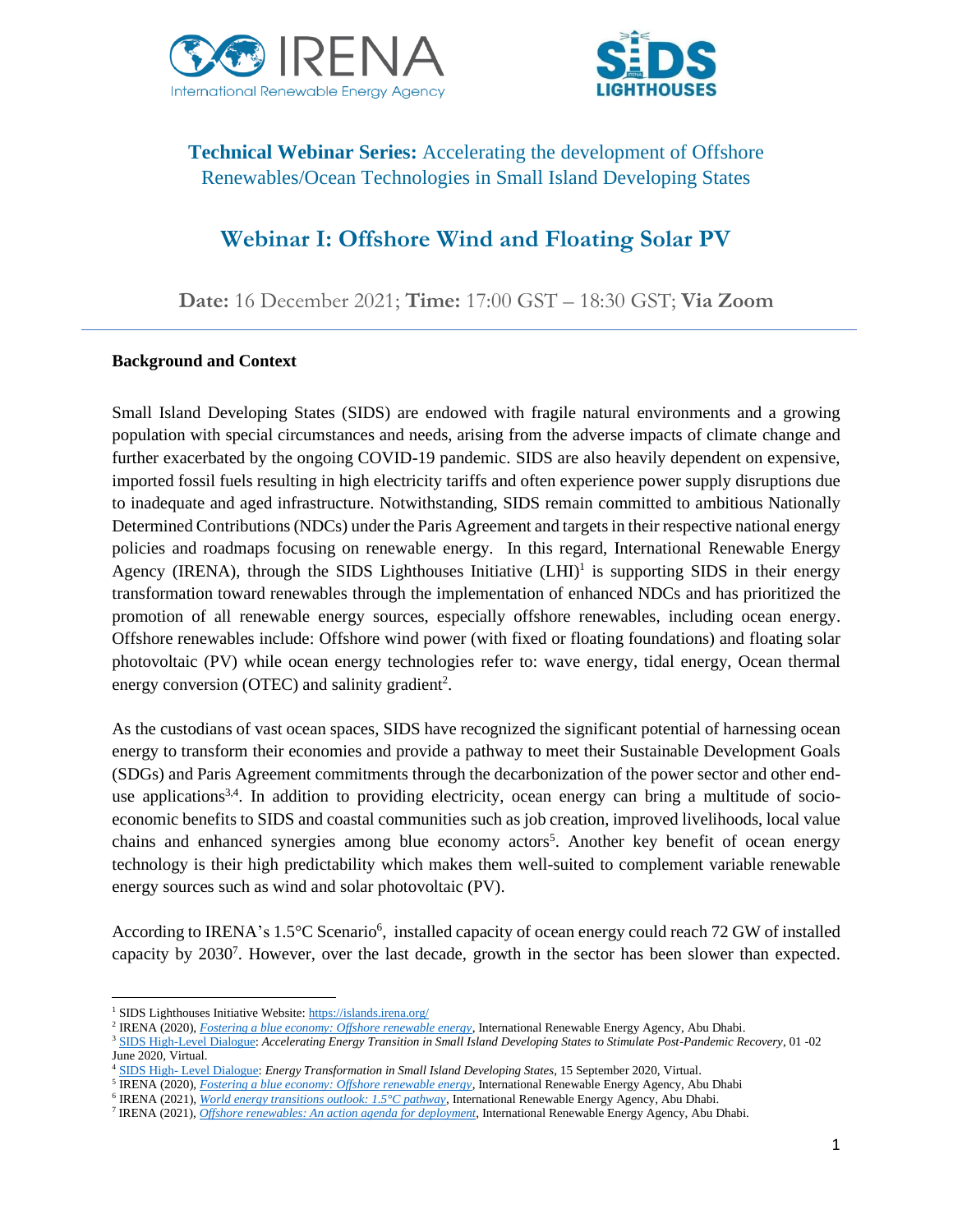



Ocean energy technologies are still in developmental stages, with most technologies in the prototype phase and some just reaching commercialization<sup>8</sup>. In particular, the market introduction of these technologies in SIDS face several barriers, related to small market size, high costs and risks associated with renewable energy investment, as well as other limitations related to data availability, policy and regulation, research and development, capacity building and access to finance. Most importantly, SIDS have reiterated the urgent need for increased private sector engagement as well as financial and technical support to assess and develop their ocean potential through suitable and sustainable ocean technologies.<sup>9</sup>

In response to the request from its Members to accelerate the uptake of offshore renewables, IRENA has established a Collaborative Framework on Ocean Energy/Offshore Renewables which serves as an effective vehicle for dialogue, co-operation and coordinated action among stakeholders. In light of this, IRENA is jointly hosting a three (3) part Technical Webinar Series on the development of Ocean Energy Technologies which can be considered by SIDS. The Webinar Series provides an opportunity for those at the forefront to present the latest knowledge and discuss issues pertinent to accelerating the development and deployment of:

- i. Offshore Wind and Floating Solar Photovoltaic (PV)
- ii. Ocean Thermal Energy Conversion (OTEC)
- iii. Wave and Tidal Energy

## *Webinar I: Offshore Wind and Floating Solar PV*

**Offshore wind** has now become cost-competitive with conventional forms of electricity generation in many settings. Developments in wind turbine technologies as well as in foundations, installation, access, operation and system integration have permitted moves into deeper waters, further from shore, to reach larger sites with better wind resources. Despite the progress made, the offshore wind sector must continue to reduce costs, pursue research, development and demonstration (RD&D) efforts, especially for floating foundations, ease its integration into onshore grid systems, improve its cooperation and coordination among all stakeholders using marine resources and expand the markets that it is able to address, while preserving its focus on the environmental impacts, health and safety <sup>10</sup>.

For SIDS, access to a stronger and more consistent wind resource as well as the potential for reducing visual impact and concerns relating to competition for land use, provides sound rationale for its deployment. In addition, offshore wind farms can be built quickly, at gigawatt-scale, close to densely populated coastal areas, making it an important addition to the portfolio of technologies to decarbonize the energy sector in a cost-effective manner. With continued technical advancements, innovation and cost reductions, offshore wind is anticipated to grow from a new commercial technology to an industrialized component of the global energy mix.

<sup>8</sup> IRENA (2020), *[Innovation outlook: Ocean energy technologies](https://www.irena.org/publications/2020/Dec/Innovation-Outlook-Ocean-Energy-Technologies)*, International Renewable Energy Agency, Abu Dhabi.

<sup>9</sup> [SIDS Global Business Network Virtual Forum:](https://www.un.org/ohrlls/zh/node/1882) *Leveraging Partnerships for the Sustainable Development of Ocean Energy in Small Island Developing States*, 30 -31 March 2021, Virtual

<sup>10</sup> IRENA (2016). *[Innovation Outlook](ps://www.irena.org/publications/2016/oct/innovation-outlook-offshore-wind) - Offshore Wind*. International Renewable Energy Agency, Abu Dhabi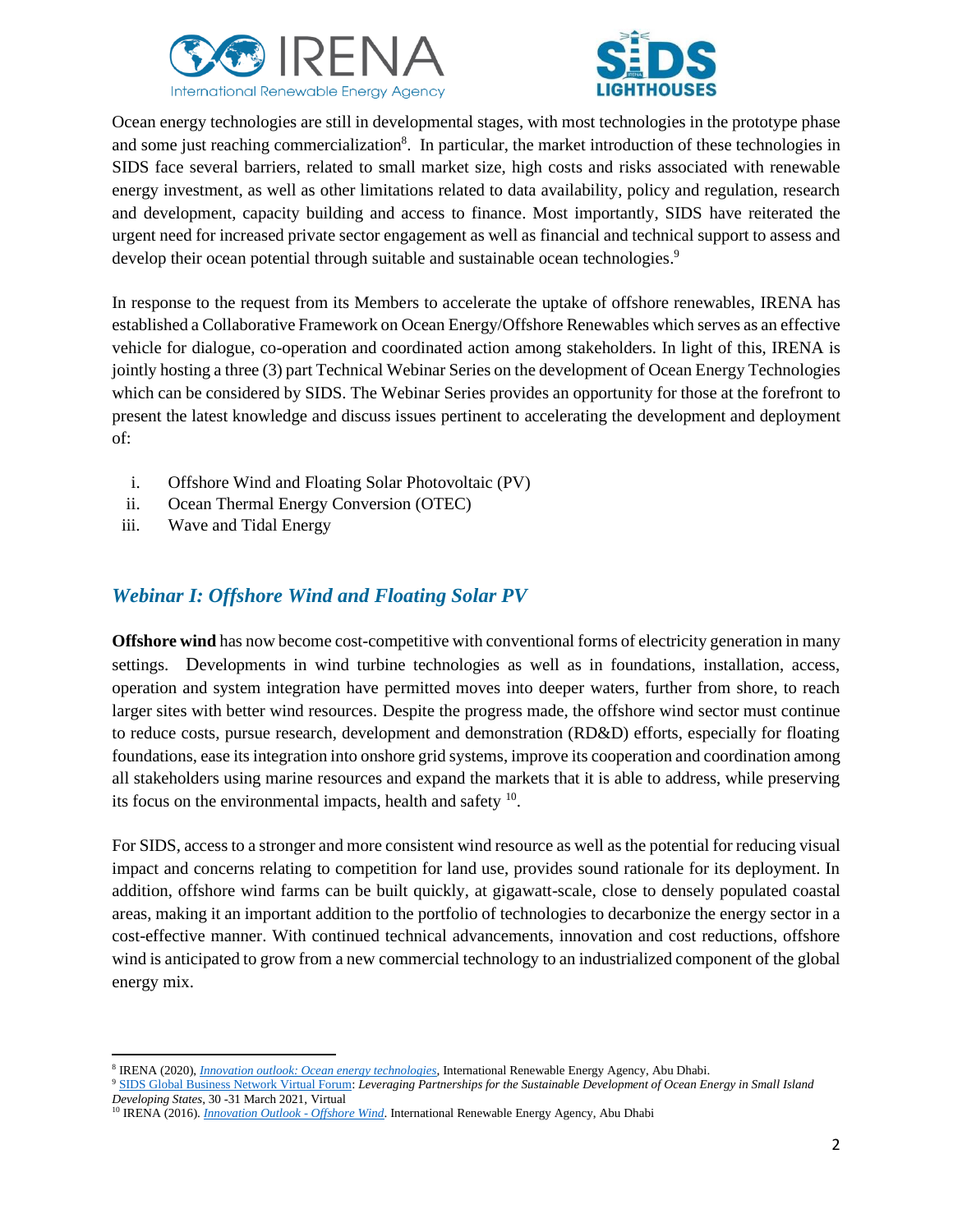



**Floating solar PV** is an emerging technology with the potential for rapid growth. The demand for floating solar PV is expanding, especially on islands as the cost of the water surface is generally lower than the cost of land. Currently, most activity on floating PV relates to freshwater artificial reservoirs. Notwithstanding, the combined use of offshore solar PV with offshore wind is possible, because the solar panels can float between the wind turbines at sea, resulting in a hybrid system that can provide more stable power for the  $grid<sup>11</sup>$ .

This Webinar will discuss the key advancements in offshore wind and floating solar PV technologies and will feature representatives from SIDS, financial institutions and development partners who have prioritized offshore wind and floating solar PV as viable offshore renewable technologies in the short to medium horizon.

## *Webinar II: Ocean Thermal Energy Conversion*

**Ocean Thermal Energy Conversion (OTEC)** is a process that can produce electricity by using the temperature difference between deep cold ocean water and warm shallow or surface waters. Studies have shown that the African and Indian coast, the tropical west and south-eastern coasts of the Americas, and many Caribbean and Pacific islands have sea surface temperature of 25°C to 30°C which are conducive to OTEC. More specifically, most Caribbean and Pacific countries have the required temperature degrees between 1-10 km of their coastline. Similarly, many African SIDS have viable OTEC resources within less than 25 km of their coastline. As such, OTEC has been regarded as the most suitable, and economically viable for island countries and remote island states in tropical seas where generation can be combined with other functions, such as air-conditioning and freshwater production. Overall, the potential of OTEC has been estimated at 44 000 TWh annually which represents almost two thirds of the global ocean energy potential<sup>12</sup>. In addition, OTEC provides constant, steady power without energy storage requirements and is also dispatchable. Notwithstanding, the siting of OTEC projects, the viability of small scale (1 megawatt, MW) plants, environmental impact as result of changing temperatures and construction and planning processes for OTEC are key considerations<sup>13</sup>.

Experiences and best practices from projects in various phases of development will be presented during the Webinar by Governments, project developers and researchers to provide an understanding of OTEC system designs, technical innovation in the field of OTEC, findings of feasibility studies and applications in the tourism sector, as well as other sustainable water use and food production opportunities.

## *Webinar III: Wave Energy and Tidal Energy*

**Wave energy** utilizes the movement of waves to drive an electric generator. It is less mature compared to other ocean technologies and is at a scale testing to demonstration stage with several wave energy technology concepts under development according to varied wave conditions. Consequently, there is a lack

<sup>11</sup> IRENA (2020), *[Fostering a blue economy: Offshore renewable energy](https://www.irena.org/publications/2020/Dec/Fostering-a-blue-economy-Offshore-renewable-energy)*, International Renewable Energy Agency, Abu Dhabi

<sup>&</sup>lt;sup>12</sup> IRENA (2021), *[Offshore renewables: An action agenda for deployment](https://irena.org/publications/2021/Jul/Offshore-Renewables-An-Action-Agenda-for-Deployment)*, International Renewable Energy Agency, Abu Dhabi.

<sup>13</sup> IRENA (2014). *[Ocean Thermal Energy Conversion: Technology Brief](https://www.irena.org/publications/2014/Jun/Ocean-Thermal-Energy-Conversion)*. International Renewable Energy Agency, Abu Dhabi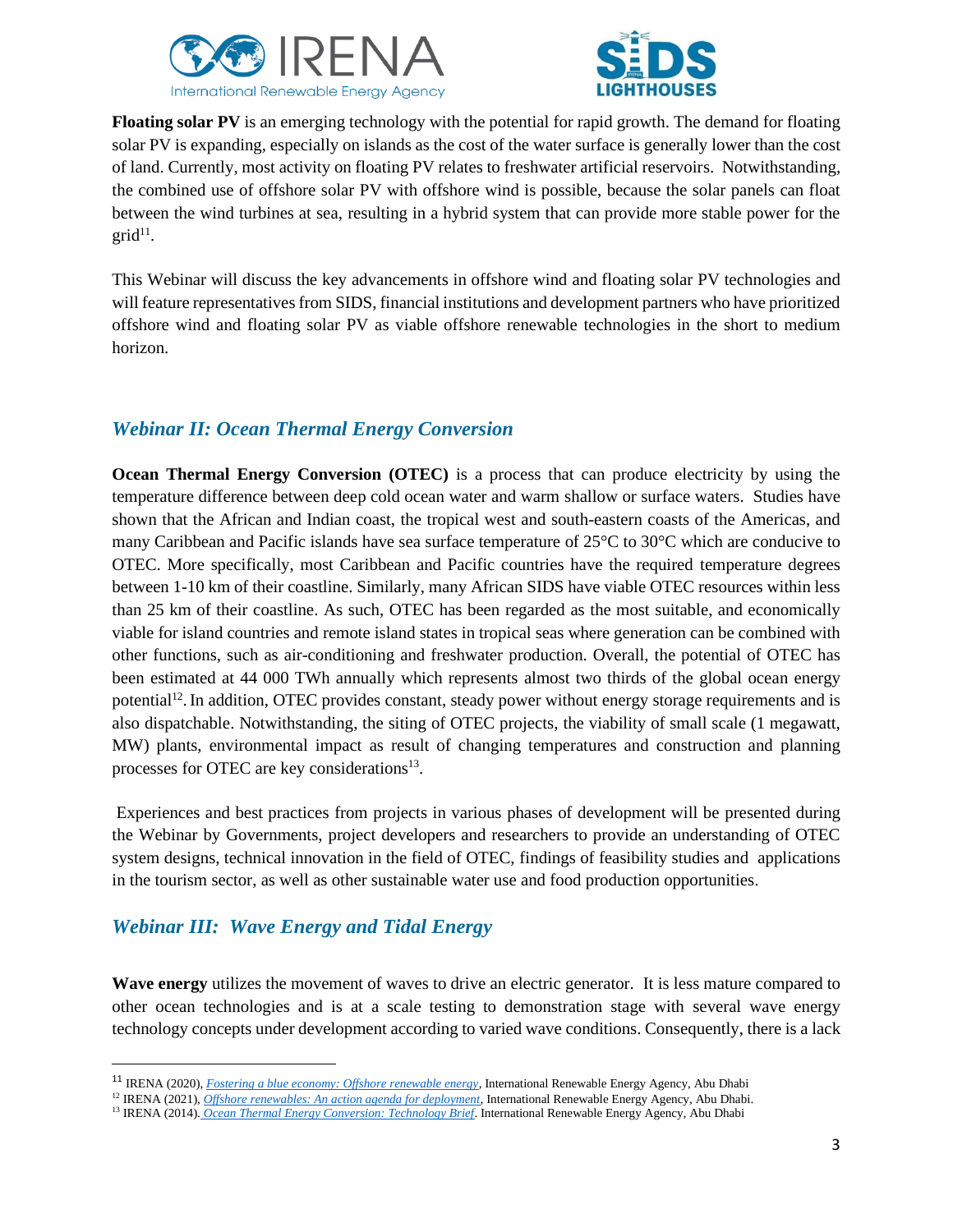



of industrial cohesion and limited supply chains for the variety of components required<sup>14</sup>. In general, wave energy converters are currently following two parallel paths: one aimed at the deployment of largescale devices above 1 MW and eventually arrays of these, and the other aimed at purpose built smaller full-scale devices for specific offshore applications such as providing power to offshore platforms or pumping water to shore for desalination.

For SIDS, wave energy has potential particularly due to the consistency of the resource. Overall, the potential of wave energy has been estimated at 29 500 TWh per year<sup>15</sup>. While large scale commercial application of wave energy technology is not commercially viable, there is an opportunity for SIDS to facilitate deployment testing and research of wave energy devices.

**Tidal Energy** technologies refer to those which harnesses the potential energy difference in water levels (tidal range) or incoming and outgoing water (tidal current). These technologies face various deployment challenges with several technologies under investigation. Tidal energy potential increases with the range, but it can only be harnessed in a limited number of countries that possess the necessary resources. Due to the geographical limitation, the theoretical potential of tidal energy is the smallest of any ocean energy technology with much lower potentials than solar or wind. Despite this, its main advantage is that tides are not influenced by weather but by cyclical constellations and can therefore be predicted well in advance for the short and long term<sup>16</sup>.

This Webinar will explain the status of wave and tidal technologies, the suitability of various types of wave and tidal energy technologies in the Atlantic Ocean, Indian Ocean and South China Sea (AIS), Caribbean and Pacific Region and potential applications in SIDS.

### **Objectives**

The aim of the Webinar Series is to:

- 1. To promote offshore renewable energy development in SIDS, including ocean energy through the sharing of global, regional and national experiences, best practices and lessons learned on various offshore energy technologies.
- 2. To identify enabling policy, regulatory, technology and financial frameworks for increased deployment of offshore, including ocean energy technologies towards the transformative decarbonization of societies.
- 3. To explore opportunities to advance ocean energy technologies beyond assessment to deployment through investment, partnerships, R&D and demonstration projects.

### **Intended Outcomes**

- 1. Deeper understanding of the application and benefits of offshore, including ocean energy technologies.
- 2. Increased awareness of the limiting factors which hamper offshore, including ocean energy deployment and the opportunities to accelerate their development in SIDS.

<sup>14</sup> IRENA (2014). *[Wave Energy Technology Brief](https://www.irena.org/-/media/Files/IRENA/Agency/Publication/2014/Wave-Energy_V4_web.pdf)*. International Renewable Energy Agency, Abu Dhabi

<sup>&</sup>lt;sup>15</sup> IRENA (2021), *[Offshore renewables: An action agenda for deployment](https://irena.org/publications/2021/Jul/Offshore-Renewables-An-Action-Agenda-for-Deployment)*, International Renewable Energy Agency, Abu Dhabi..

<sup>16</sup> IRENA (2020), *[Innovation outlook: Ocean energy technologies](https://www.irena.org/publications/2020/Dec/Innovation-Outlook-Ocean-Energy-Technologies)*, International Renewable Energy Agency, Abu Dhabi.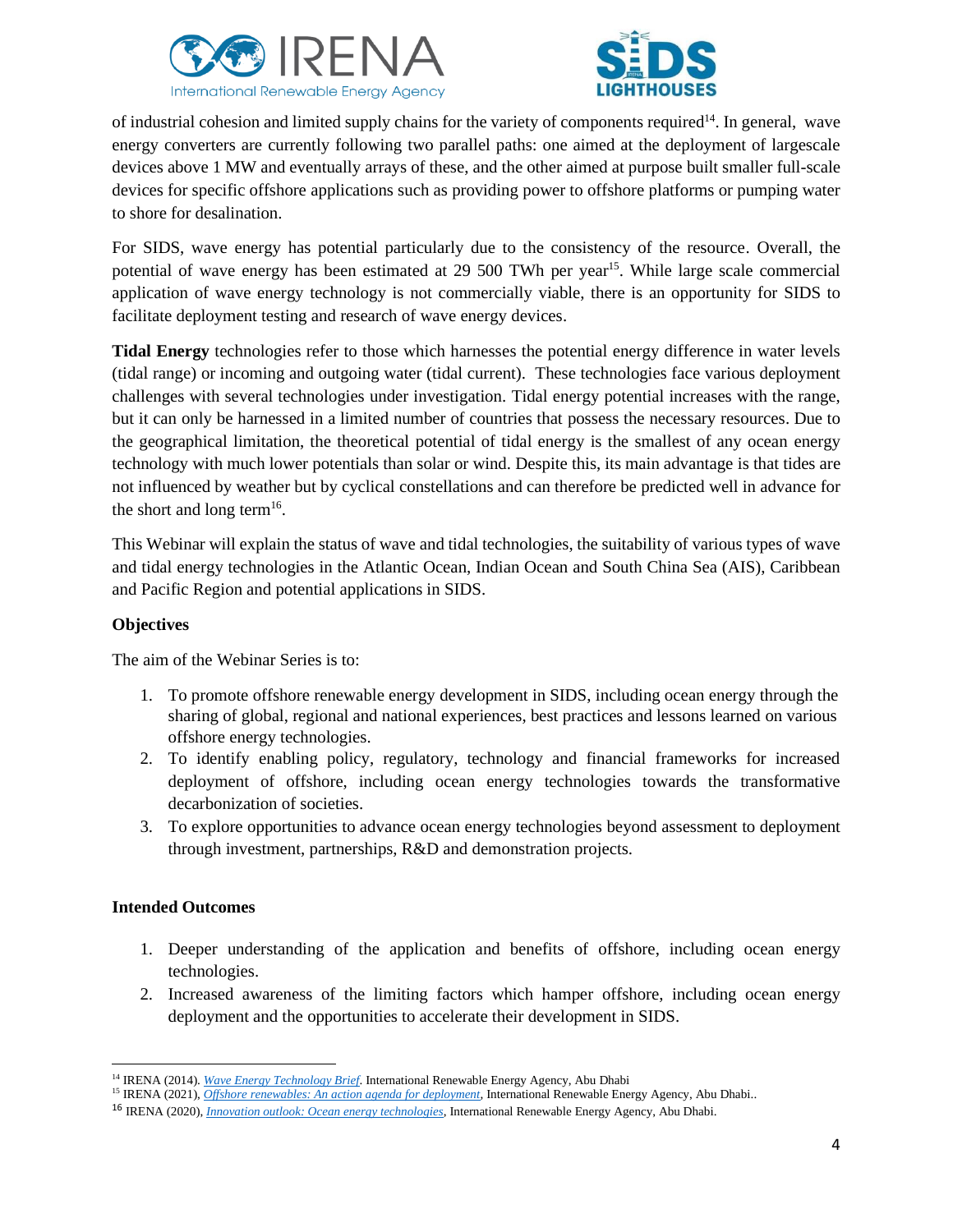



- 3. Increased understanding of the needs of Governments, financing institutions and other actors to move beyond assessment to deployment.
- 4. Increased understanding of the opportunities for partnership among stakeholders in the offshore renewable energy/ocean energy sector.
- 5. Recommendations which can inform IRENA's Collaborative Framework on Ocean Energy/Offshore Renewables and the Ocean Energy Development Platform Agendas.

#### **Target Audience**

Participants will be from the public, private sectors and civil society and the event will strive for broad participation from SIDS and partner countries. Participants will include, but are not limited to: Representatives of the SIDS Governments, development partners, international and multilateral organisations, SIDS Chambers of Commerce at the local and regional levels, private sector, International Financial Institutions, Supra-/ Inter-governmental Organizations, Academic institutions and think tanks, Civil Society Organisations (CSOs), philanthropists, as well as other relevant stakeholders and experts.

#### **Agenda**

Moderated by **Mr. Paul Holthus,** *President & Chief Executive Officer, World Ocean Council*

| <b>Time in GST</b> | <b>Session</b>                                                                                                                                                                                                                                  |
|--------------------|-------------------------------------------------------------------------------------------------------------------------------------------------------------------------------------------------------------------------------------------------|
| $17:00 - 17:05$    | <b>Welcome and Opening Remarks</b>                                                                                                                                                                                                              |
|                    | Ms. Gauri Singh, Deputy Director General, International Renewable Energy<br>Agency                                                                                                                                                              |
|                    | <b>Keynote Address</b>                                                                                                                                                                                                                          |
|                    | Mr. Courtenay Rattray, UN Under-Secretary General and High<br>п<br>Representative, United Nations Office of the High Representative for the Least<br>Developed Countries, Landlocked Developing Countries and Small Island<br>Developing States |
| $17:05 - 17:20$    | <b>Scene Setting Presentation</b>                                                                                                                                                                                                               |
|                    | Mr. Ben Backwell, Chief Executive Officer, Global Wind Energy Council<br>п                                                                                                                                                                      |
| $17:20 - 17:40$    | Case examples: Applications and Benefits of offshore technologies: Offshore Wind<br>and Floating Solar PV                                                                                                                                       |
|                    | Ms. Kate Johannesen, Head of Project and Technology Development and<br>Renewables Consultant Engineer, Xodus Group                                                                                                                              |
|                    | Ms. Jen Tan, Head of Integrated Solutions (Singapore & Southeast Asia),                                                                                                                                                                         |